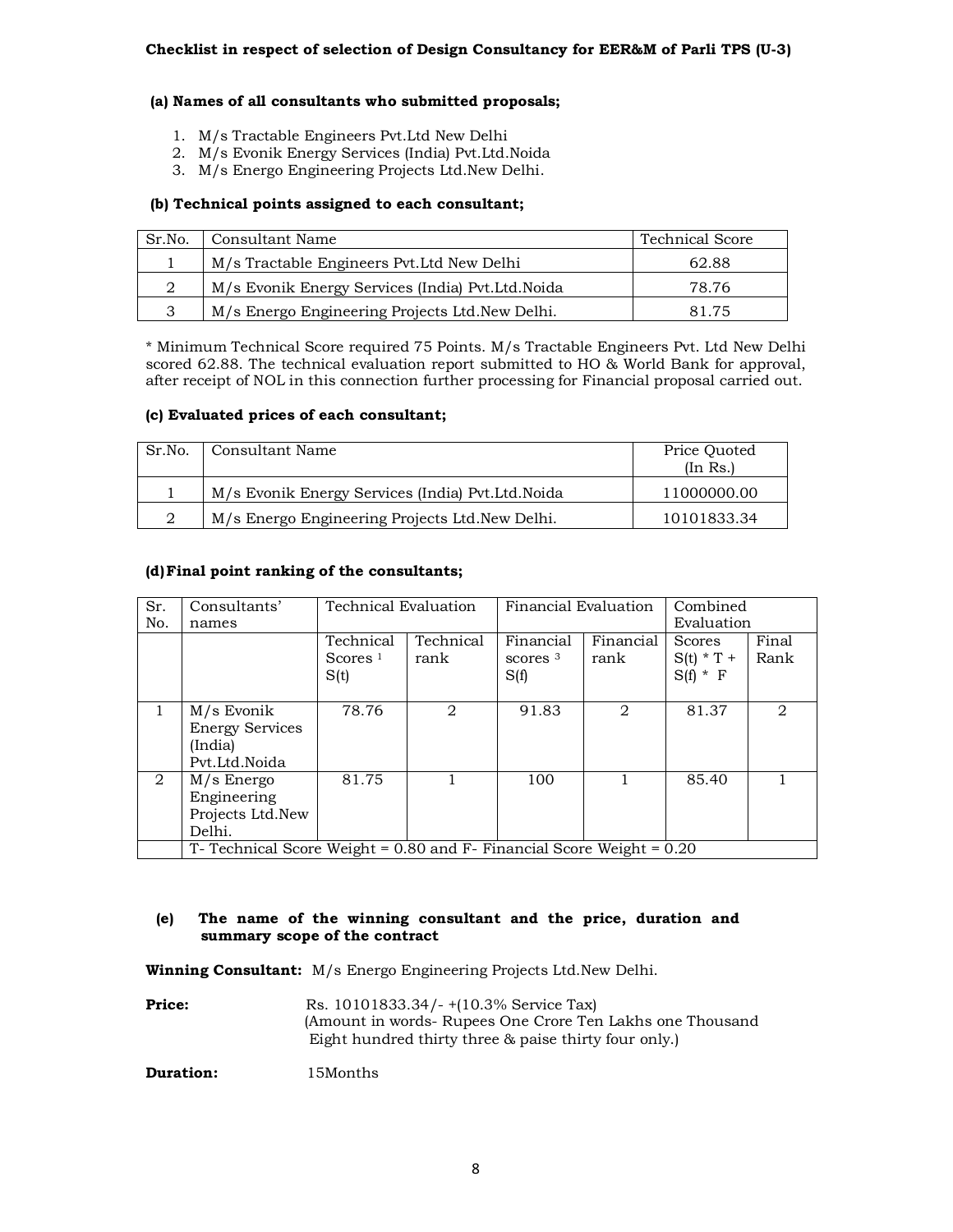### **Summary scope of the contract:**

The objectives of the assignment "Consultancy Services to Design 'Renovation & Modernisation Scheme to Improve the Energy Efficiency, Upgrade Capacity and Residual Life of Parli Thermal Power Station Unit-3 (210MW)' " are:

- To undertake Energy Audits for baseline assessments.
- Review of previous studies carried out on the unit, RLA of necessary components and Condition Assessment of the Unit.
- To assess the feasibility of up-rating the unit and provide feedback on successfully up-rated units.
- To address generic problems of the plant.
- To make market survey for latest technologies available for Thermal Power plants, feasibility of incorporating it with the advantages and cost benefit analysis studies for efficient, reliable, economical and safe performance of the unit.
- To prepare detailed Scope of Works with cost estimate and to assess cost effectiveness of alternative rehabilitation options.
- To recommend the scope of rehabilitation project of 210MW unit 3 of Parli TPS.
- Prepare draft of Tender specifications for bid.
- Assist the owner through tenderizing process by participating the pre bid meetings, technical bid opening, preparing replies to the clarifications of the technical bids.
- Evaluation of technical bids, post bid meeting/s, clarifications and preparing revised technical specifications if required, and price bid submission and opening.
- Review of Cost Benefit analysis based on actual quoted cost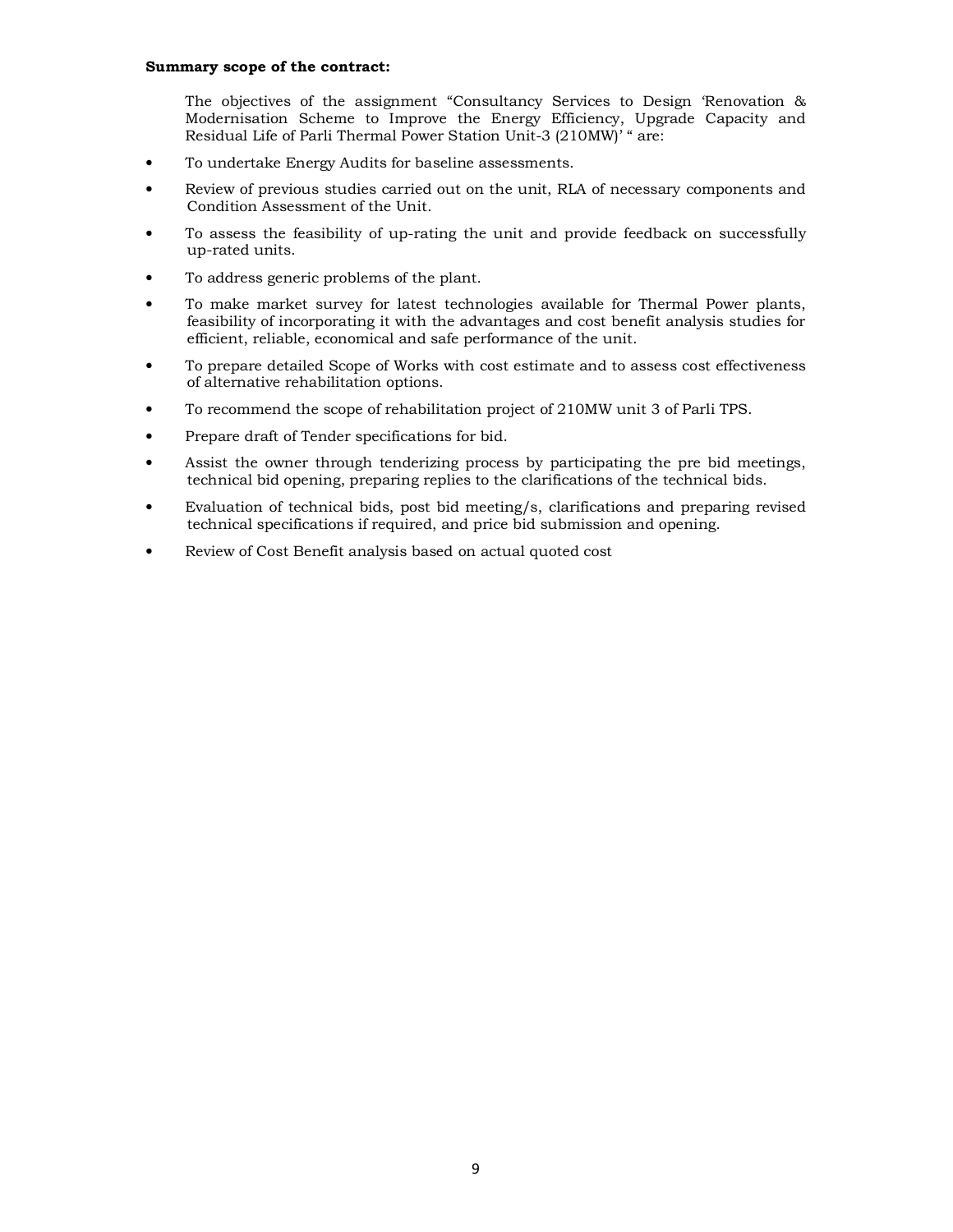# **Checklist in respect of selection of EADD Consultancy for EER&M of Parli TPS (U-3)**

## **(a) Names of all consultants who submitted proposals;**

- 1. M/S. Ernst & Young Pvt. Ltd. Madhapur Hydrabad Andhra Pradesh, India 500081
- 2. TERI The Energy & Resource Institute , New Delhi
- 3. Enzen Global Solutions Pvt.Ltd. Bangalore -560068
- 4. M/S ABS Consulting Inc Plot No. 27 Sector -15 CBD Belapur Navi Mumbai

# **(b) Technical points assigned to each consultant;**

| <b>Consultants Name</b> | M/S.Ernst & Young | i TERI<br><b>New</b> | Enzen.    | ABS         |
|-------------------------|-------------------|----------------------|-----------|-------------|
|                         | Hydrabad          | Delhi                | Bangalore | Navi Mumbai |
| <b>Technical Score</b>  | 78.51             | 82.03                | 84.06     | 71.26       |

\* The minimum technical score required to pass is 75 points. M/S ABS Consulting Inc Plot No. 27 Sector -15 CBD Belapur, Navi Mumbai disqualified due to low score.

# **(c) The evaluated prices of each consultant;**

| <b>Consultants Name</b>                            | M/S.Ernst & Young   TERI New Delhi<br>Hydrabad |           | Enzen. Bangalore   |
|----------------------------------------------------|------------------------------------------------|-----------|--------------------|
| Price Quote (Inclusive con. service<br>tax) in Rs. | 2937501/-                                      | 6834519/- | 2589541/- audited. |

# **(d) The final point ranking of the consultants ;**

| Consultants                                                                                     | <b>Technical Evaluation</b> |                | <b>Financial Evaluation</b> |                       |                | Combined   |                |
|-------------------------------------------------------------------------------------------------|-----------------------------|----------------|-----------------------------|-----------------------|----------------|------------|----------------|
| Name                                                                                            |                             |                |                             |                       |                | Evaluation |                |
|                                                                                                 |                             |                |                             |                       |                |            |                |
|                                                                                                 | Technical                   | Technical      | financial                   | Weighted score        | Financial      | Score(t)*T | Final          |
|                                                                                                 | Score S(t)                  | Rank           | Score in                    |                       |                |            | Rank           |
|                                                                                                 | *factor 0.8                 |                | Rs.                         |                       | Rank           | $+S(f)*f$  |                |
|                                                                                                 |                             |                |                             |                       |                |            |                |
| M/s.Ernst &                                                                                     | 78.51*0.8                   | 3              | 2937501                     | 100*2589541 *2        | $\overline{2}$ | 80.44      | $\overline{2}$ |
| Young                                                                                           |                             |                |                             | 2937501 = 17.63       |                |            |                |
| Hydrabad                                                                                        | 62.81                       |                |                             |                       |                |            |                |
|                                                                                                 |                             |                |                             |                       |                |            |                |
| <b>TERI New</b>                                                                                 | 82.03*0.8                   | $\overline{2}$ | 6834519                     | <u>100 *2589541*2</u> | 3              | 73.20      | 3              |
| Delhi                                                                                           |                             |                |                             | $6834519 = 7.58$      |                |            |                |
|                                                                                                 | $=65.624$                   |                |                             |                       |                |            |                |
| Enzen.                                                                                          | $81.6*0.8=$                 | $\mathbf{1}$   | 2589541                     | 100*2589541*2         | $\mathbf{1}$   | 87.25      | $\mathbf{1}$   |
| Bangalore                                                                                       |                             |                |                             |                       |                |            |                |
|                                                                                                 | 67.25                       |                |                             | 2589541=20            |                |            |                |
|                                                                                                 |                             |                |                             |                       |                |            |                |
| factors 0.8 (Technical) & 0.2 (Financial) taken from Standard Request for Proposal Selection of |                             |                |                             |                       |                |            |                |
| Consultants The World bank Publication Washington D.C. May 2004 page -25                        |                             |                |                             |                       |                |            |                |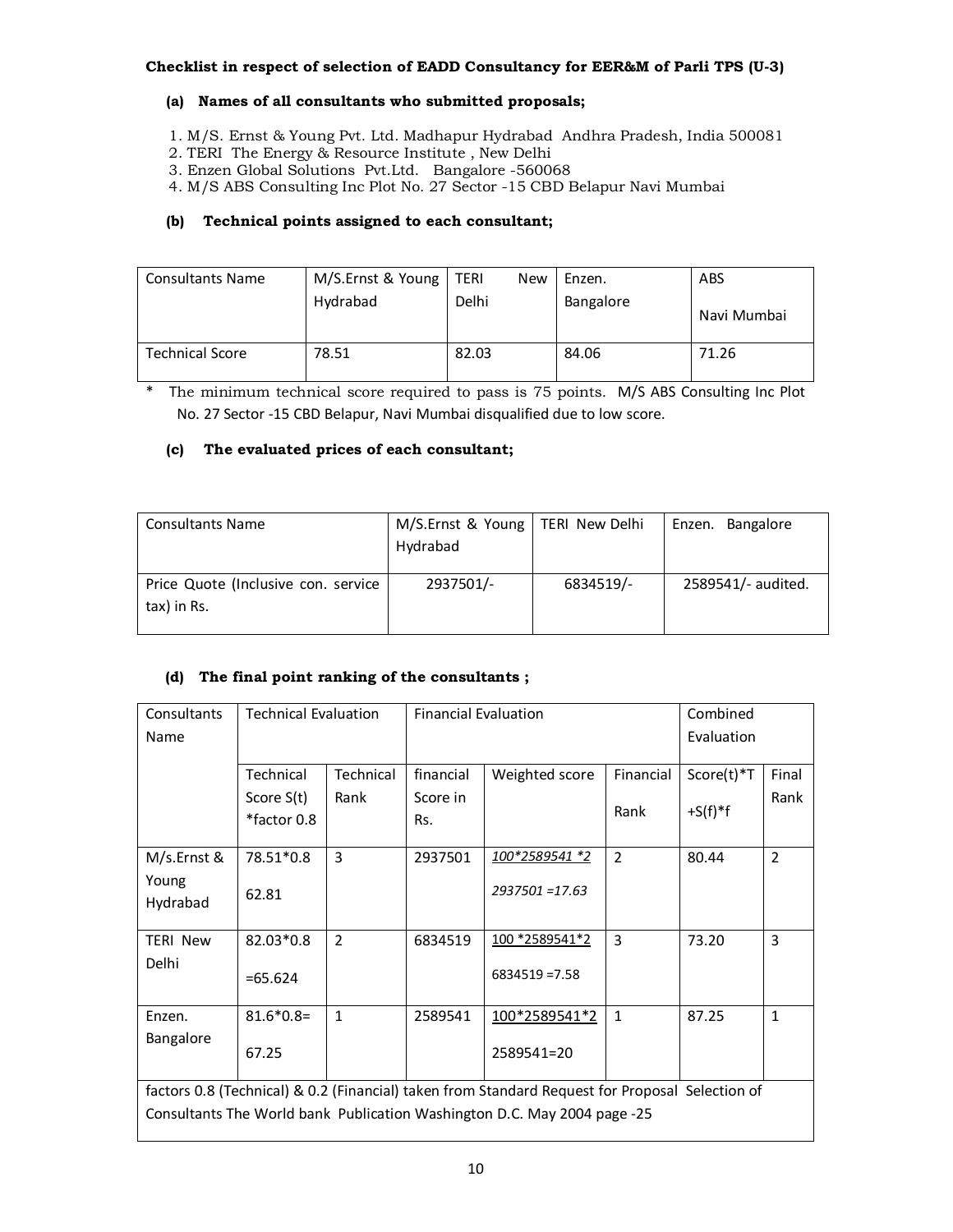## **(f) Name of the winning consultant & the price , duration & summary scope of**

**contract** 

| <b>Winning Consultant:</b> |                      | M/s Enzen Global Solution Pvt. Ltd.,                                                                                                                                                             |  |  |  |
|----------------------------|----------------------|--------------------------------------------------------------------------------------------------------------------------------------------------------------------------------------------------|--|--|--|
|                            |                      | #90, Hosur Road, Madiwala Banglore-560068, India                                                                                                                                                 |  |  |  |
| Price                      |                      | Rs. 2589541/- audited.                                                                                                                                                                           |  |  |  |
| <b>Duration</b>            | $\ddot{\phantom{0}}$ | 12 weeks                                                                                                                                                                                         |  |  |  |
| <b>Award of Contract</b> : |                      | LOA Ref.No.: C.E.(O&M) /PRL/Chem.Lab/11 <sup>th</sup> R&M-U3/<br>No.08807 dated 27 <sup>th</sup> Jul 2011 on ENZEN Global Solution Pyt.<br>Ltd. #90, Hosur Road, Madiwala Banglore-560068, India |  |  |  |

## **Summary Scope of Contract :**

 The detailed scope of work will include the following – Parli TPS has five units in operation with an aggregated installed capacity of 1130 MW. Each unit has a separate stack for dispersing the emissions arising from combustion. Several common facilities that cater to all the units include Coal Handling Plant (CHP), Water storage and Treatment Facilities (WTP), Effluent Treatment Plant (ETP) and the Ash pond

Scopes of Environmental Audit and due diligence assessment, particularly the units / facilities to be covered under each category of assessment are as follows.

## **1. To Study Baseline Environmental Performance**

## **Compliance Assessment**

The consultant shall assess the plant's compliance with the applicable regulatory boards regulations & World Bank Pollution Prevention and Abatement Handbook (PPAH) guidelines and identify the gaps.

#### **2. Pollution Prevention & Control Assessment :**

Pollution prevention and control assessment shall be carried out for the entire plant and its facilities. The consultant shall analyze all the sources of pollution from the plant and.

- Measures / Systems to improve coal quality, burning efficiency and heat recovery.
- Electrostatic Precipitators/ Other particulate collection systems (collection efficiency) in different units.
- NOx Control systems
- Noise Control Systems
- Water Recycling Systems
- Effluent Treatment Systems
- Dust Suppression Systems
- Ash pond (Ash water decanting, as well as containments of ash slurry in the pond).

Using the data and information collected, the consultant shall also establish the various baseline pollution parameters (with the present set of pollution control systems) such as particulate emissions (kg particulate/KWhe), SO2 emissions (kg SO2/KWhe), NOx emissions (kg NOx/KWhe), mercury emissions (g-Hg/MWhe) and ash generation (kg ash/KWhe).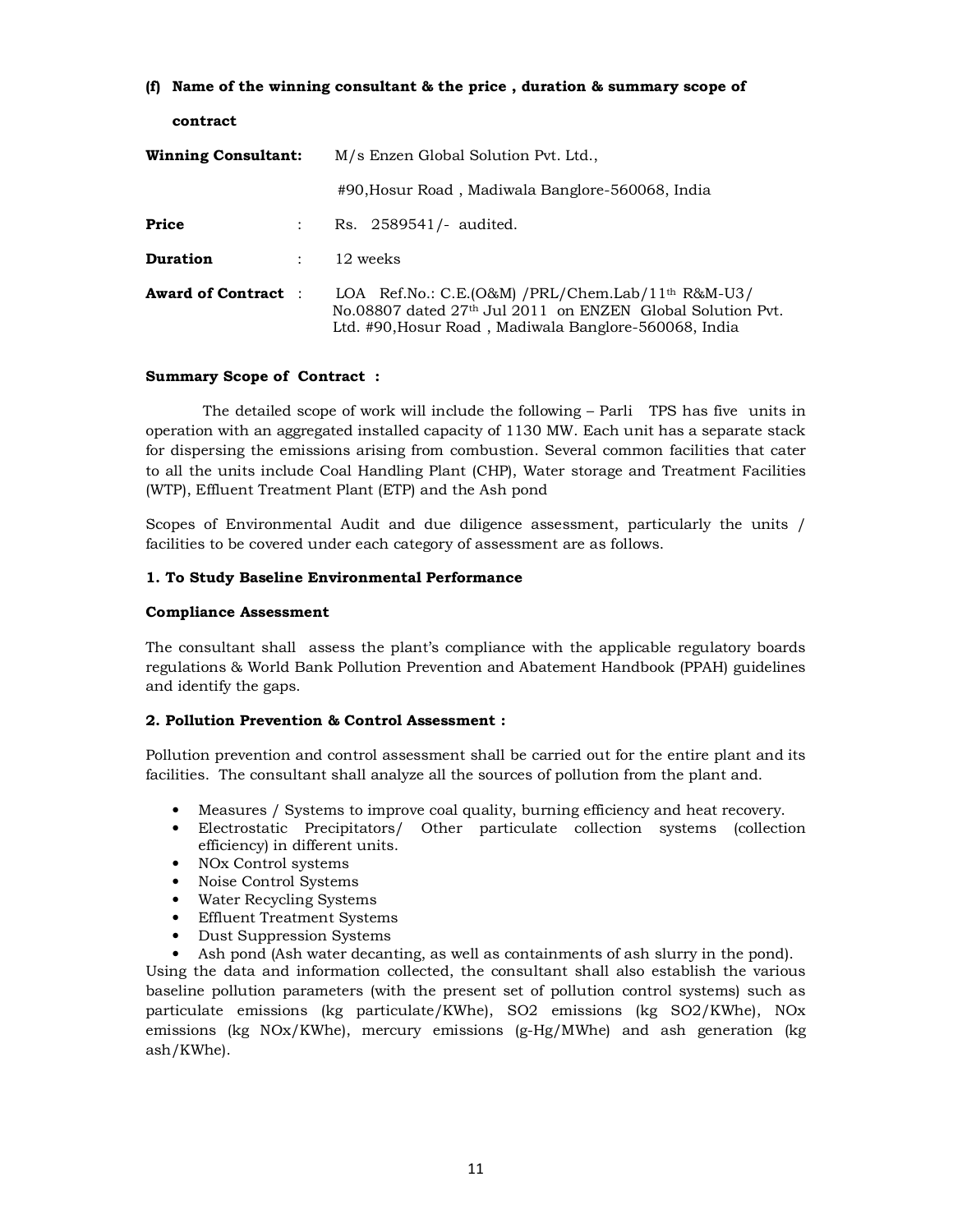#### **3. Resources Efficiency Assessment :**

A detailed resource efficiency assessment shall be carried out for Unit- 3 (210 MW set), which is being proposed for rehabilitation. Historical performance of the efficiency parameters such as Primary Fuel Use (kg-coal/KWhe), Auxiliary Fuel Use (Litre/KWhe), Unit Heat Rate (UHR), Specific Water Consumption (Litre/KWhe) in different processes such as in Steam Generation, Condenser Cooling, Ash Slurry making). Auxiliary power consumption, etc shall be determined and assessed against their respective design parameters as well as with the industry best practices for similar plant and technology. A detailed material and energy balance assessment shall be carried out for different stages of power production to identify the losses, which could be minimized. Separate study on energy audit & project design is being carried out to establish various technical and efficiency parameters of the unit being proposed for rehabilitation. In association with the client's project team, the consultant shall coordinate with the consultants carrying out the energy audit and project design to collect the relevant additional data to establish the various baseline resource efficiency parameters.

#### **4. Occupational Health, Safety Assessment :**

The consultant shall review the existence and implementation of the following health and safety measures in the plant and comment upon their adequacy and effectiveness.

- Fire fighting systems
- Workers safety equipments
- Safety drills
- Periodic health check up for workers
- Rotation of work and minimization of exposure
- Emergency management plants.

The consultant shall review the records, and consultation with workers and doctors, identify the prevalence of any specific occupational health concerns in the plant, review the management response to the same and assess ineffectiveness

## **5. Potential Liabilities /Risks**

The consultant shall in association with the client's project team, review relevant information available in the public domain and consult the local stakeholders particularly the plant management people being in the vicinity, project affected persons, PRIs, local NGOs, and the State Pollution Control Board in order to assess such liabilities.In light of increased attention to mercury pollution issues of thermal power plants, the consultant shall make an assessment of Hg pollution from Parli TPS. In this regard the consultant shall study the presence of Hg in coal, in stack emissions, in ash (both in dry ash and in slurry) and in the receiving water bodies.

#### **6. Institutional Capacity Assessment**

The consultant shall in association with the client's project team, review the institutional set up and resources available within the plant for ensuring sound environmental performance assess their adequacy and effectiveness. suggest measures to enhance capacity. In this regard, the consultant shall review the following aspects.

- Institutional Set up for Environment Management
- Systems and Procedures & Training
- Mechanism for addressing public concerns